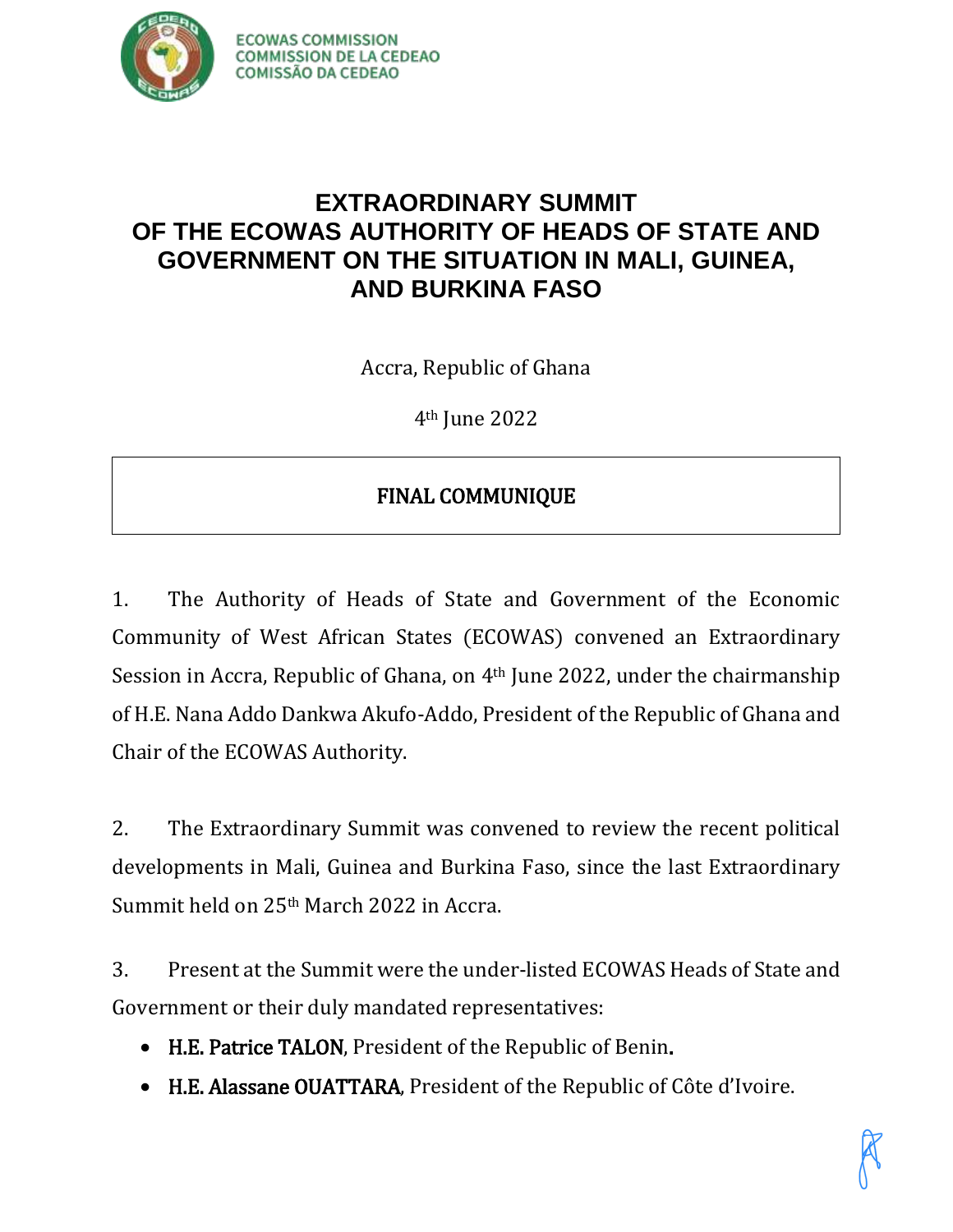- H.E. Adama BARROW, President of the Republic of The Gambia.
- H.E. Nana Addo Dankwa AKUFO-ADDO, President of the Republic of Ghana.
- H.E. Umaro Sissoco EMBALO, President of the Republic of Guinea Bissau.
- H.E. George WEAH, President of the Republic of Liberia.
- H.E. Mohamed BAZOUM, President of the Republic of Niger.
- H.E. Muhammadu BUHARI, President of the Federal Republic of Nigeria.
- H.E. Macky SALL, President of the Republic of Senegal.
- H.E. Faure Essozimna GNASSINGBE, President of the Togolese Republic.
- H.E. Belarmino Monteiro SILVA, Ambassador of Cabo Verde to the Federal Republic of Nigeria.
- H.E. Frances Virginia ANDERSON, High Commissioner of the Republic of Sierra Leone to Ghana.
- 4. The Summit was also attended by:
	- H.E. Dr Goodluck Ebele JONATHAN, ECOWAS Mediator for Mali, former President of the Federal Republic of Nigeria.
	- H.E. Moussa Faki Mahamat, President of the African Union Commission.
	- Mr Jean-Claude Kassi BROU, President of the ECOWAS Commission.
	- Mr Abdoulaye DIOP, President of the UEMOA Commission.
	- Mr Mahamat Saleh ANNADIF, Special Representative of the United Nations Secretary-General for West Africa and the Sahel (UNOWAS).
	- Mr El Ghassim WANE, Special Representative of the United Nations Secretary-General in Mali and Head of MINUSMA.

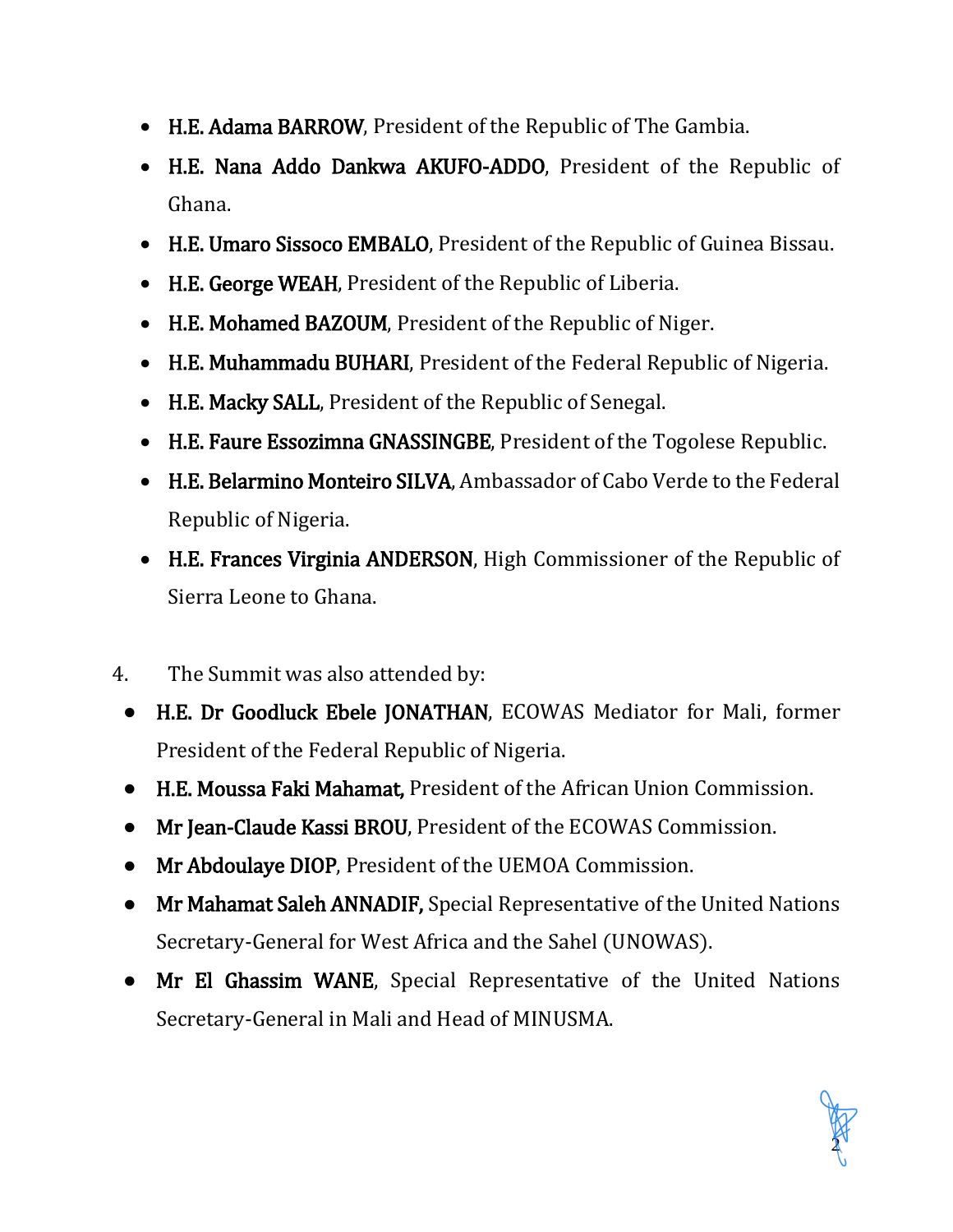5. The Heads of State and Government considered the report presented by H.E. Dr Goodluck Ebele JONATHAN on the situation in Mali and the reports of the ECOWAS Assessment Mission to Burkina Faso and on the situation in Guinea presented by Hon. Albert KAN-DAPAAH, Minister of National Security of the Republic of Ghana, representing H.E. Shirley Ayorkor Botchwey, Minister of Foreign Affairs and Regional Integration of the Republic of Ghana, Chair of the ECOWAS Council of Ministers.

6. The Authority has also considered the memorandum presented by the President of the Commission on the deployment of the Support Mission for the Stabilization in Guinea Bissau and on the Financial Situation of the Missions.

7. The Authority commends the quality of the documents presented and takes note of the recommendations contained therein.

### On Burkina Faso:

8. On the security front, the Authority takes note of the efforts made by Burkina Faso, despite its numerous challenges, in recovering some localities, thus leading to the return of some of the Internally Displaced Persons (IDPs) and the reopening of some schools.

9. In this regard, the Authority encourages the Transition Authorities to sustain the momentum towards further enhancing security in the country.

10. On the humanitarian front, the Authority expresses serious concern about the deteriorating humanitarian situation compared to the situation noted by the previous ECOWAS mission in the country in April 2022. It calls on the

3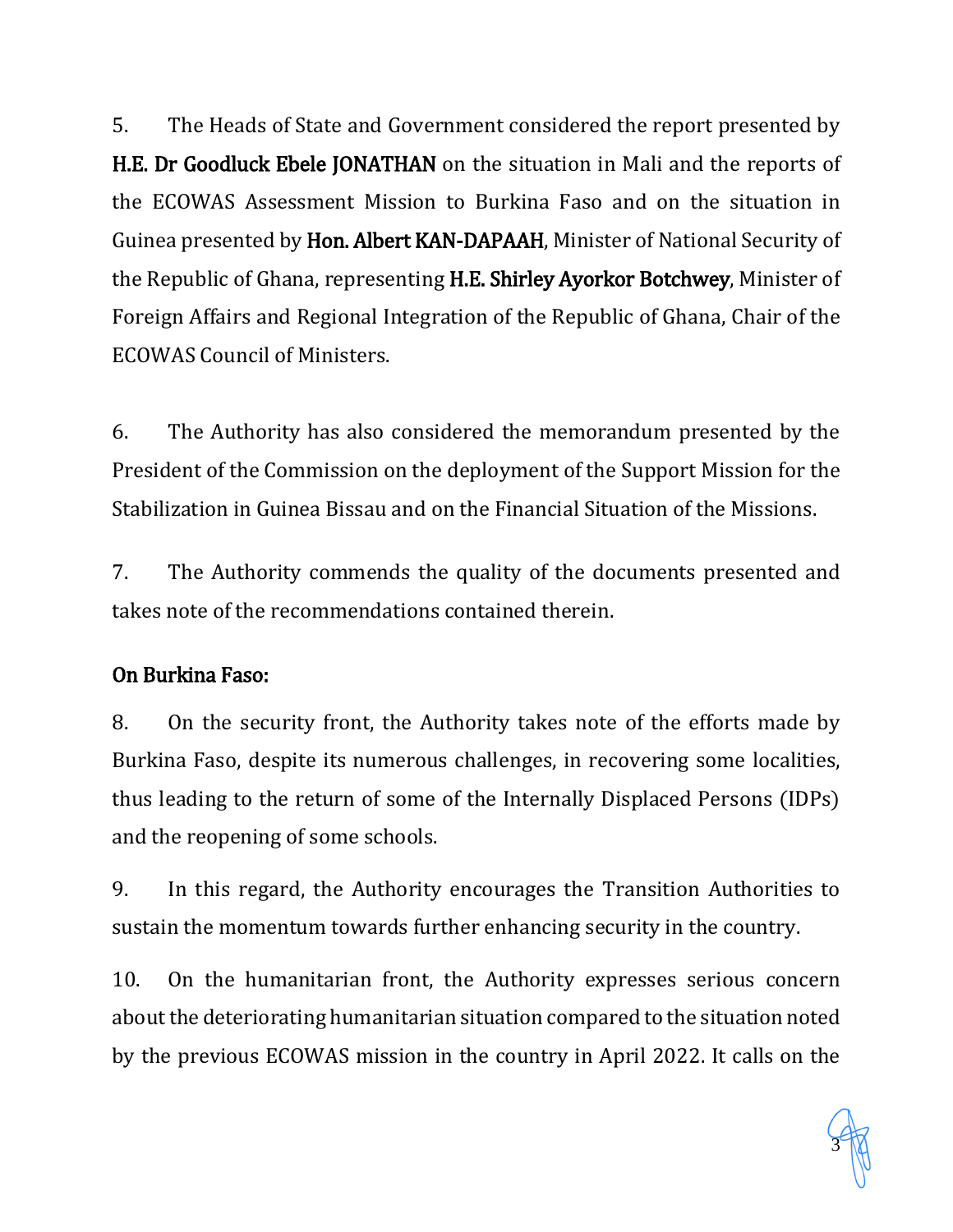International Community to strengthen its humanitarian support to Burkina Faso.

11. The Authority welcomes the decision to allow former President Kaboré to return to his home and insists that he be given full freedom.

12. The Authority reiterates its concern about the duration of the transition period set at 36 months by the Burkinabé Authorities as stated in its Communiqué issued on 25 March 2022. Consequently, and in accordance with the decision of the Extraordinary Summit held on 3 February 2022, the Authority:

- a. Reiterates its strong condemnation of the coup d'Etat of 24 January 2022.
- b. Decides to uphold the suspension of Burkina Faso from all ECOWAS institutions until constitutional order is restored.
- c. Demands the finalisation of an acceptable transition timetable
- d. Takes note of the correspondence of 31 May 2022, from the Transition Authorities stating their willingness and commitment to continue dialogue with ECOWAS to ensure a return to constitutional order as soon as possible.
- e. Decides, in line with this commitment, to continue the discussions with the authorities on the transition with a view to reaching an agreement.

13. The Authority decides to examine the situation in Burkina Faso at its next Ordinary Summit on July 3, 2022.

14. Furthermore, the Authority decides to appoint H.E. Mahamadou ISSOUFOU, former President of the Republic of Niger, as ECOWAS Mediator for Burkina Faso, to facilitate dialogue among all stakeholders.

4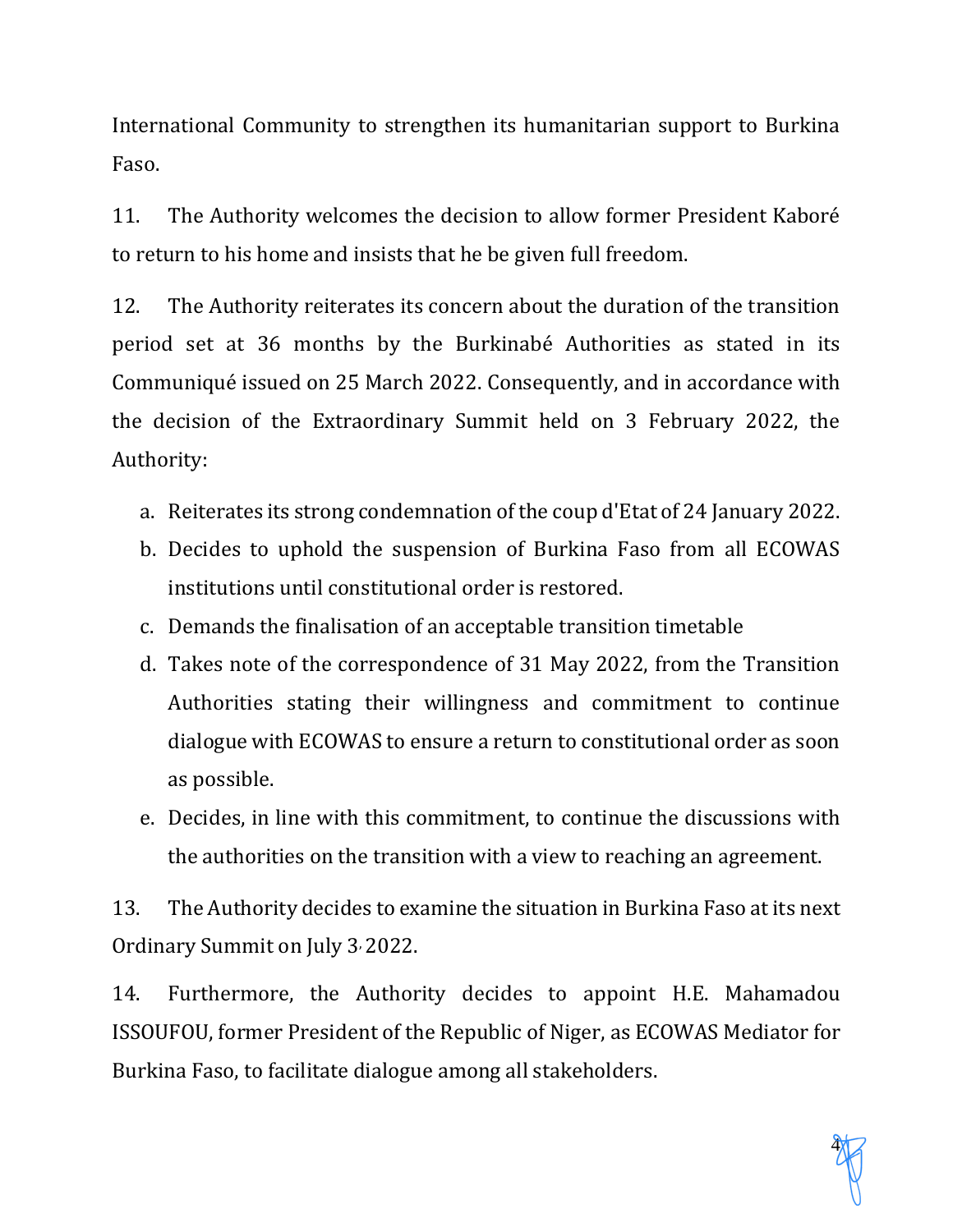#### On Guinea:

15. The Authority expresses serious concern over the deteriorating sociopolitical situation notably due to the lack of an appropriate dialogue framework between the government and the political stakeholders and civil society actors. The Authority is also concerned about the length of the 36-month transition period announced by the transition authorities.

- 16. Consequently, the Authority:
	- a. Demands the finalisation of an acceptable transition timetable.
	- b. Urges the government to establish an appropriate framework for dialogue with political and civil society stakeholders in order to ease the socio-political tension and ensure a peaceful transition.
	- c. Recommends the continuation of the discussions on these two items.
	- d. Confirms the designation of H.E. Mohamed Ibn CHAMBAS as ECOWAS Mediator in Guinea.
	- e. Call upon the Government to respect the human rights of all Guinean citizen and to desist from any arbitrary act that undermine the rule of law in Guinea.

17. The Authority decides to examine the situation in Guinea at its next Ordinary Summit on July 3, 2022.

#### On Mali:

18. The Authority commends the efforts made by the ECOWAS Mediator with a view to reaching an acceptable timetable to ensure a quick return to constitutional order, in accordance with the ECOWAS and African Union protocols and decisions.